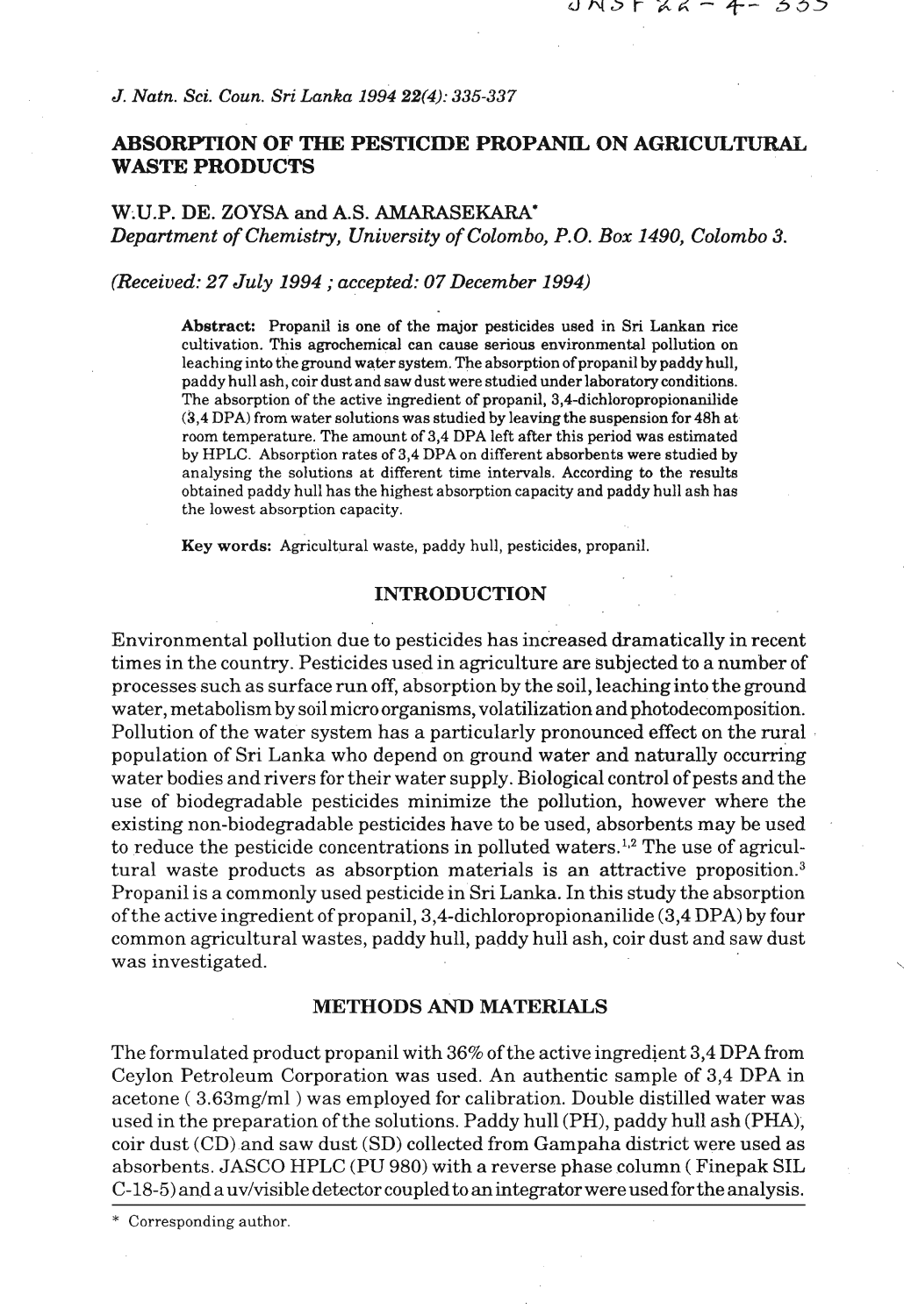After several trials the following set of conditions were set up for the optimization of sensitivity of the final analysis. Solvent system : 65% methanol - 35% water, Flow rate : 1.5 ml/min, Detection wavelength : 240 nm. A series of 1, 2, 5, 10 and 15 pprn 3,4 DPA in water solution were prepared **as** standards and **25 yl** aliquots were injected for analysis.

*Preparation of test samples and control samples* : 25 **ml** of 2Oppm formulated product in water was employed as the control sample. **Three** separate samples were prepared for each test material. In each case lg of the absorbent was suspended in **25 ml** of **20** pprn formulated product in water solution.

*Analysis procedure* - *HPLC quantification* : **All** test samples were allowed to stand at room temperature  $(29 \pm 1^0C)$  for 48h before the HPLC analysis. In all cases peak area, peak height and the retention time ofthe quantifying peak were measured and the concentrations were calculated on the basis of peak area values.

*Rate of absorption of pesticide by test material* : lg *of* each test material was suspended in 25 ml of 20 ppm formulated product in water solution and from each test material two samples were prepared. Then 20 µl samples were taken from each test sample after 0.5, 1.5,4.0 and **7.0** h and subjected to HPLC analysis. Peak areas of the quantifying peak were measured and these values were then converted to concentrations using the standard curve. 25 ml of 20 ppm formulated product in water solution was employed as a control.

## **RESULTS**

The concentration of 3,4 DPA in 20 ppm formulated product solution was found to be  $5.433 \pm 0.032$  ppm.

Table 1 shows the results of the absorption study after 48 h, showing the remaining concentration of the 3,4 DPA of 20 ppm formulated product solution after absorption of the pesticide by each test material. The results of the rate of absorption study are shown in table 2.

| Remaining conc. of<br>$3,4$ DPA (ppm) |                   | Amount absorbed<br>(ppm) | % Absorption |
|---------------------------------------|-------------------|--------------------------|--------------|
| <b>PHA</b>                            | $3.563 \pm 0.030$ | $1.907 \pm 0.044$        | $35 \pm 1$   |
| PH.                                   | $0.431 \pm 0.055$ | $5.012 \pm 0.064$        | $92 \pm 1$   |
| <b>SD</b>                             | $0.612 \pm 0.054$ | $4.831 \pm 0.063$        | $89 + 1$     |
| CD                                    | $1.046 \pm 0.052$ | $4.397 \pm 0.061$        | $88 + 1$     |

## able 1: Absorption of **3,4'DPA** by agricultural wastes after a 48h period.